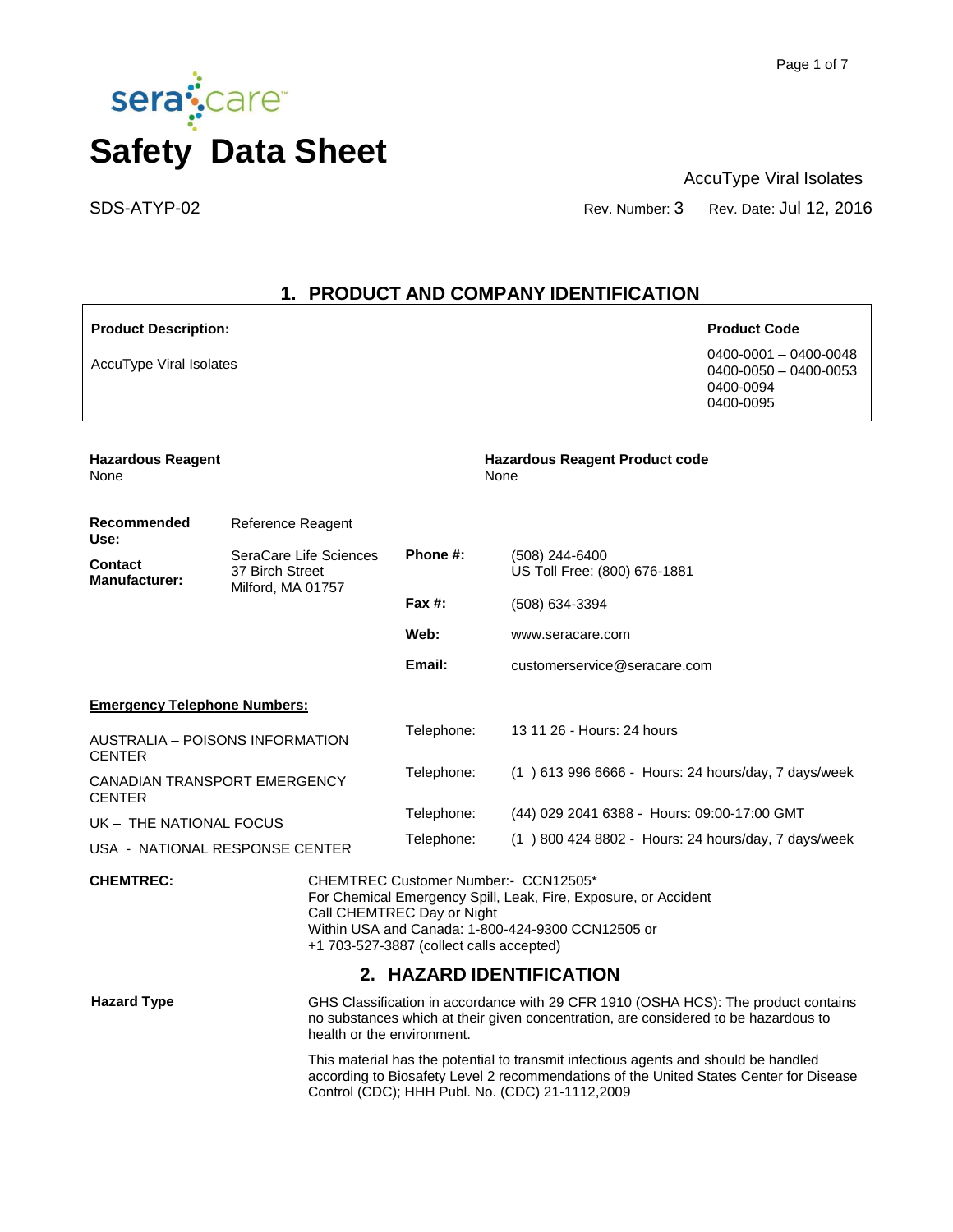SDS-ATYP-02 Rev. Number: 3 Rev. Date: Jul 12, 2016

|                                              | GHS Classification in accordance with 29 CFR 1910 (OSHA HCS)                                                                                                                                                  |  |  |
|----------------------------------------------|---------------------------------------------------------------------------------------------------------------------------------------------------------------------------------------------------------------|--|--|
| <b>GHS Classification</b>                    | Not Applicable:                                                                                                                                                                                               |  |  |
|                                              | The product contains no substances which at their given concentration, are considered to<br>be hazardous to health or the environment as per: GHS Classification in accordance with<br>29 CFR 1910 (OSHA HCS) |  |  |
|                                              | In accordance Regulation (EC) No 1272/2008, this product is not classified.                                                                                                                                   |  |  |
| <b>Hazard Statements:</b>                    | Not applicable                                                                                                                                                                                                |  |  |
| <b>Precautionary Statements:</b>             | Not applicable                                                                                                                                                                                                |  |  |
| <b>Symbols and Indications of</b><br>Danger: | Not applicable                                                                                                                                                                                                |  |  |
| <b>Principle Route of Exposure:</b>          | Not Applicable                                                                                                                                                                                                |  |  |
| <b>Acute Effects: Eye</b>                    | May aggravate pre-existing condition                                                                                                                                                                          |  |  |
| <b>Acute Effects: Skin:</b>                  | Not Available                                                                                                                                                                                                 |  |  |
| <b>Acute Effects: Inhalation:</b>            | Not Available                                                                                                                                                                                                 |  |  |
| <b>Acute Effects: Ingestion:</b>             | Not Available                                                                                                                                                                                                 |  |  |
| <b>Chronic Effects:</b>                      | Not Available                                                                                                                                                                                                 |  |  |
| <b>Additional Information:</b>               | Not Available                                                                                                                                                                                                 |  |  |

# **3. COMPOSITION/INFORMATION ON INGREDIENTS**

| Component | <b>CHEMICAL</b>                | % Weight   | CAS#:     | <b>Classification according to EC</b><br>No. 1272/2008 and GHS - US |
|-----------|--------------------------------|------------|-----------|---------------------------------------------------------------------|
|           | <b>RPMI Cell Culture Media</b> | 79.8%      | N/A       | Not Classified                                                      |
|           | Fetal Bovine Serum             | <b>20%</b> | N/A       | Not Classified                                                      |
|           | Gentamicin                     | $<0.1\%$   | 1405-41-0 | Reps. Sens. 1, H334<br><b>Skin Sens. 1, H317</b>                    |
|           | Interleukin-2                  | $< 0.1\%$  | N/A       | Not Classified                                                      |

# **4. FIRST AID MEASURES**

| <b>General Advice:</b>      | Wash contaminated clothing before re-use.                                                                                                                                                                                           |
|-----------------------------|-------------------------------------------------------------------------------------------------------------------------------------------------------------------------------------------------------------------------------------|
| <b>Oral Exposure:</b>       | Avoid swallowing material. Never give anything by mouth to an unconscious person. If conscious,<br>rinse mouth with water. Seek medical attention                                                                                   |
| <b>Inhalation Exposure:</b> | If inhaled, remove to fresh air. If breathing becomes, call a physician.                                                                                                                                                            |
| <b>Skin Exposure:</b>       | In case of contact, immediately wash the contact area thoroughly with soap and large amounts of<br>water. Seek medical attention.                                                                                                   |
| Eye Exposure:               | Immediately flush eyes with water for at least 5 minutes. Remove contact lenses, if present and<br>easy to do. Continue rinsing for at least 15 minutes. Obtain medical attention if redness, pain, or<br><i>irritation occurs.</i> |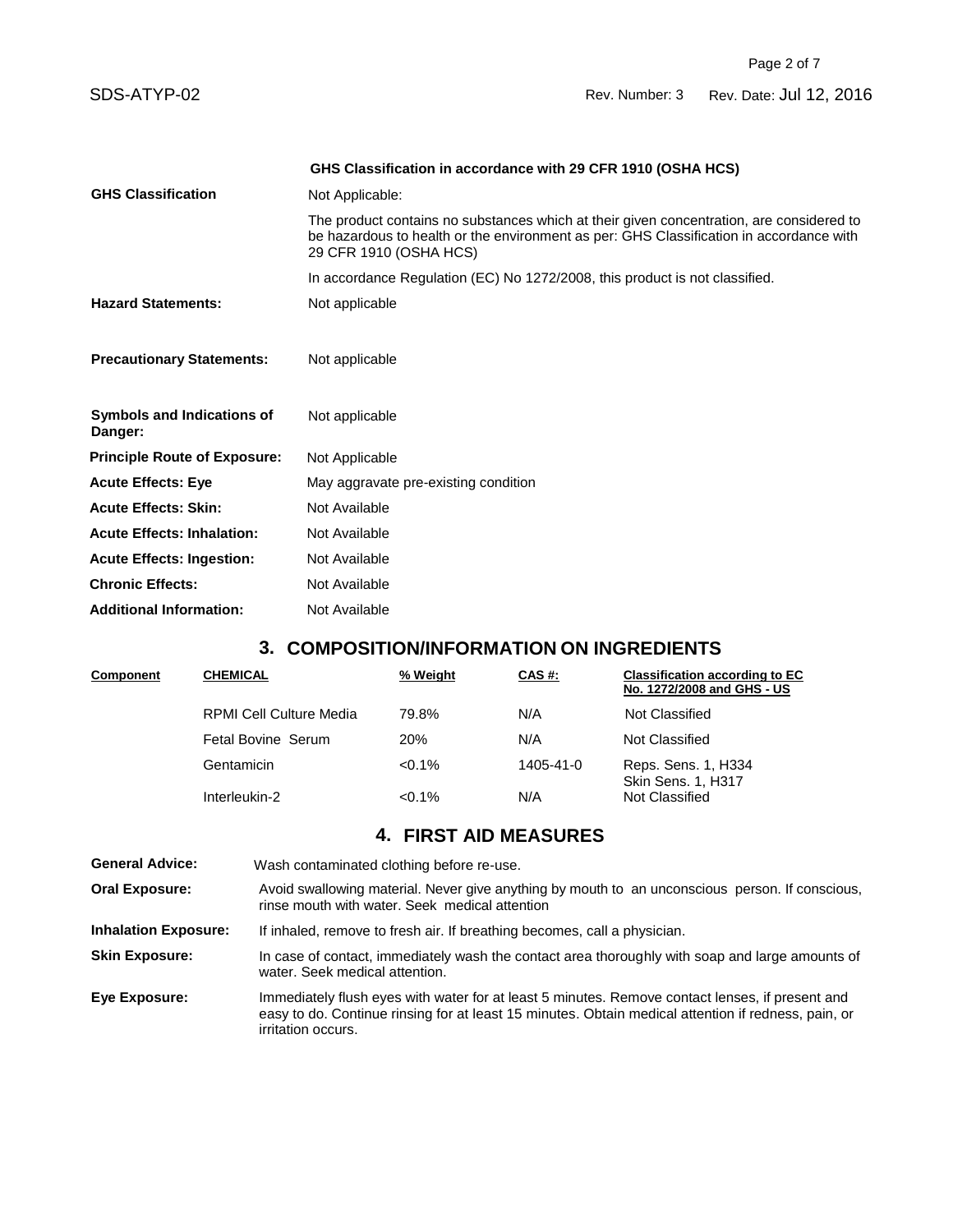# **5. FIRE FIGHTING MEASURES**

| <b>Extinguishing media:</b>                               | Use extinguishing media appropriate for surrounding fire.                                                                                                                                                                                                                                       |  |  |
|-----------------------------------------------------------|-------------------------------------------------------------------------------------------------------------------------------------------------------------------------------------------------------------------------------------------------------------------------------------------------|--|--|
| <b>Unusual Fire and Explosive</b><br>Hazards:             | None                                                                                                                                                                                                                                                                                            |  |  |
| <b>Flash Point:</b>                                       | Not Available                                                                                                                                                                                                                                                                                   |  |  |
| <b>Auto ignition Temperature:</b>                         | Not Available                                                                                                                                                                                                                                                                                   |  |  |
| <b>Flammability Statement:</b>                            | Product is not flammable                                                                                                                                                                                                                                                                        |  |  |
| <b>Specific hazards arising</b><br>from the chemical:     | None; hazard reactions will not occur under normal conditions                                                                                                                                                                                                                                   |  |  |
| Protective equipment and<br>precautions for firefighters: | Not Available                                                                                                                                                                                                                                                                                   |  |  |
|                                                           | 6. ACCIDENTAL RELEASE MEASURES                                                                                                                                                                                                                                                                  |  |  |
| <b>Personal Precautions:</b>                              | Avoid prolonged contact with eyes, skin and clothing                                                                                                                                                                                                                                            |  |  |
| <b>Environmental Precautions:</b>                         | Prevent entry to sewers and public waters.                                                                                                                                                                                                                                                      |  |  |
| <b>Method of Containment:</b>                             | Keep in suitable, closed containers for disposal.                                                                                                                                                                                                                                               |  |  |
| <b>Methods of Clean-up:</b>                               | Contain spills. Absorb the spill using materials and decontaminate the spill with a 10%<br>bleach solution or other germicidal. Dispose of materials in accordance with local, state<br>and federal regulations. Wash the spill area after material pick-up and decontamination<br>is complete. |  |  |
| <b>Other Information:</b>                                 | Not Available                                                                                                                                                                                                                                                                                   |  |  |
| 7. HANDLING AND STORAGE                                   |                                                                                                                                                                                                                                                                                                 |  |  |
| Handling:                                                 | This material has the potential to transmit infectious agents and should be handled<br>according to Biosafety Level 2 recommendations of the United States Center for Disease<br>Control (CDC); HHS Publ. No. (CDC) 21-1112,2009                                                                |  |  |
| Storage:                                                  | Wear appropriate personal protective equipment including gloves, safety glasses and lab<br>coat to avoid exposure.<br>Store as labeled.                                                                                                                                                         |  |  |
|                                                           | 8. EXPOSURE CONTROL                                                                                                                                                                                                                                                                             |  |  |
| <b>Respiratory Protection:</b>                            | If exposure limits are exceeded or irritation is experienced, approved respiratory<br>protection should be worn. In case of inadequate ventilation, oxygen deficient<br>atmosphere, or where exposure levels are not known wear protective respiratory<br>protection.                           |  |  |
| <b>Eye Protection:</b>                                    | Safety glasses with side-shields. Use equipment for eye protection tested and approved<br>under appropriate government standards.                                                                                                                                                               |  |  |
| <b>Skin Protection:</b>                                   | Wear protective gloves.                                                                                                                                                                                                                                                                         |  |  |
| <b>Body Protection</b>                                    | Wear suitable protective clothing. The type of protective equipment must be selected<br>according to the concentration and amount of the dangerous substance at the specific<br>workplace.                                                                                                      |  |  |
| <b>Control of Environmental</b><br><b>Exposure:</b>       | Do not allow product to be released into the environment.                                                                                                                                                                                                                                       |  |  |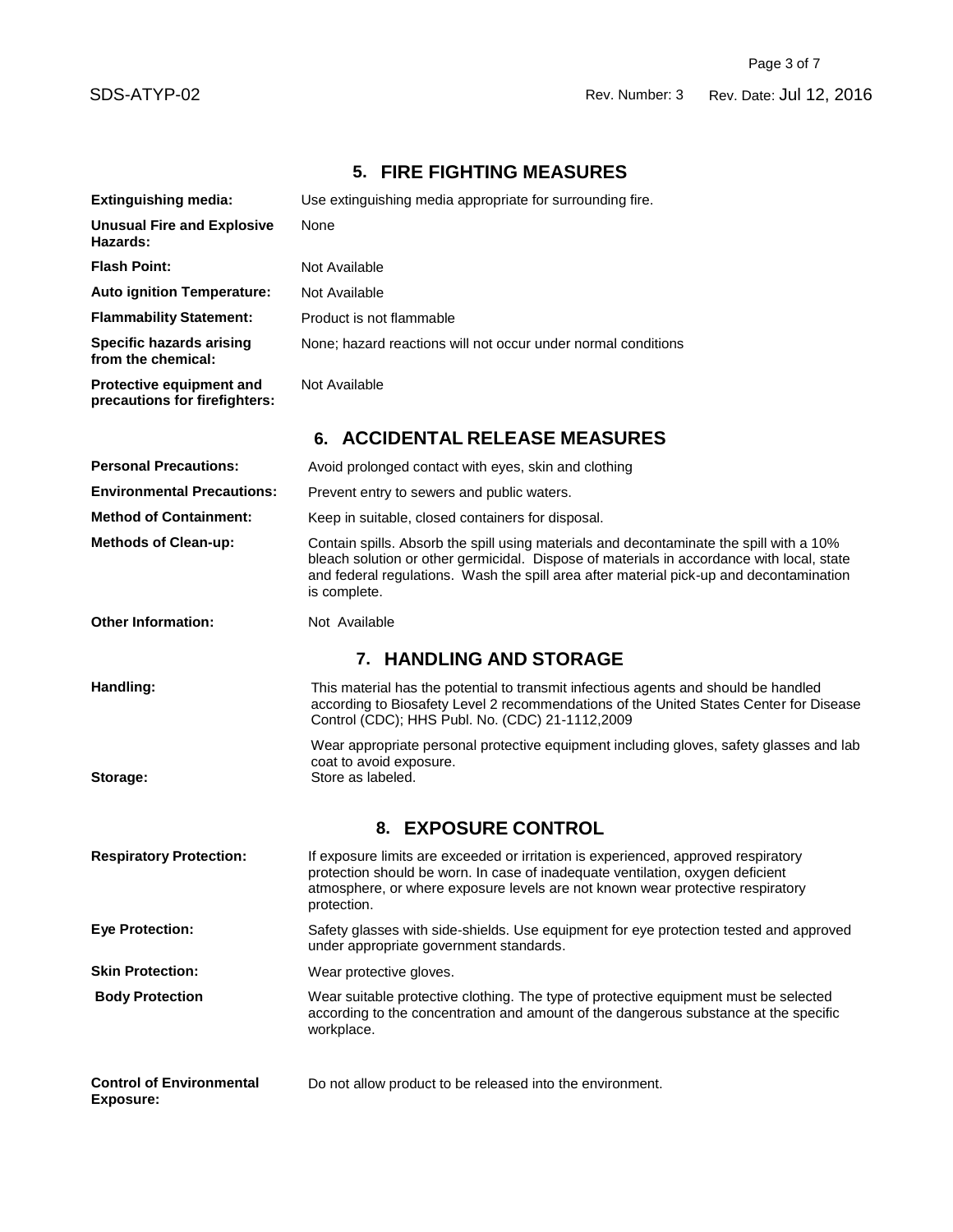**Appropriate engineering controls:**

Handle in accordance with good industrial hygiene and safety practice. Wash hands before breaks and at the end of workday. Do not eat, drink or smoke during use. Emergency eye wash stations and safety showers should be available in the immediate vicinity of any potential exposure.

# **9. PHYSICAL AND CHEMICAL PROPERTIES**

| Appearance:                       | Slightly cloudy, colorless                                  |
|-----------------------------------|-------------------------------------------------------------|
| <b>Physical State:</b>            | Liquid                                                      |
| Odor:                             | Not Available                                               |
| <b>Odor Threshold:</b>            | Not Available                                               |
| pH:                               | $6.0 - 8.0$                                                 |
| <b>Boiling Point:</b>             | Not Available                                               |
| <b>Evaporation Rate:</b>          | Not Available                                               |
| <b>Vapor Density:</b>             | Not Available                                               |
| <b>Vapor Pressure:</b>            | Not Available                                               |
| <b>Relative Density:</b>          | Not Available                                               |
| <b>Auto-Ignition Temperature:</b> | Not Available                                               |
| <b>Water Solubility:</b>          | <b>Dilutable</b>                                            |
| <b>Flammability:</b>              | Not Available                                               |
| <b>Flash Point:</b>               | Not Available                                               |
| <b>Viscosity:</b>                 | Not Available                                               |
| <b>Oxidizing Properties:</b>      | Not Available                                               |
| <b>Explosive Properties:</b>      | Not Available                                               |
| <b>Additional Parameters:</b>     | See Datasheet/Product Insert for other Product Information. |

# **10. STABILITY AND REACTIVITY**

| <b>Chemical Stability:</b>                         | Stable under recommended storage conditions. |
|----------------------------------------------------|----------------------------------------------|
| <b>Conditions to avoid:</b>                        | None.                                        |
| <b>Incompatibility Materials to</b><br>Avoid:      | None.                                        |
| <b>Hazardous Decomposition</b><br><b>Products:</b> | None.                                        |
| <b>Hazardous Polymerization:</b>                   | Will not occur                               |
| <b>Possibility of hazardous</b><br>reactions:      | Hazardous polymerization will not occur.     |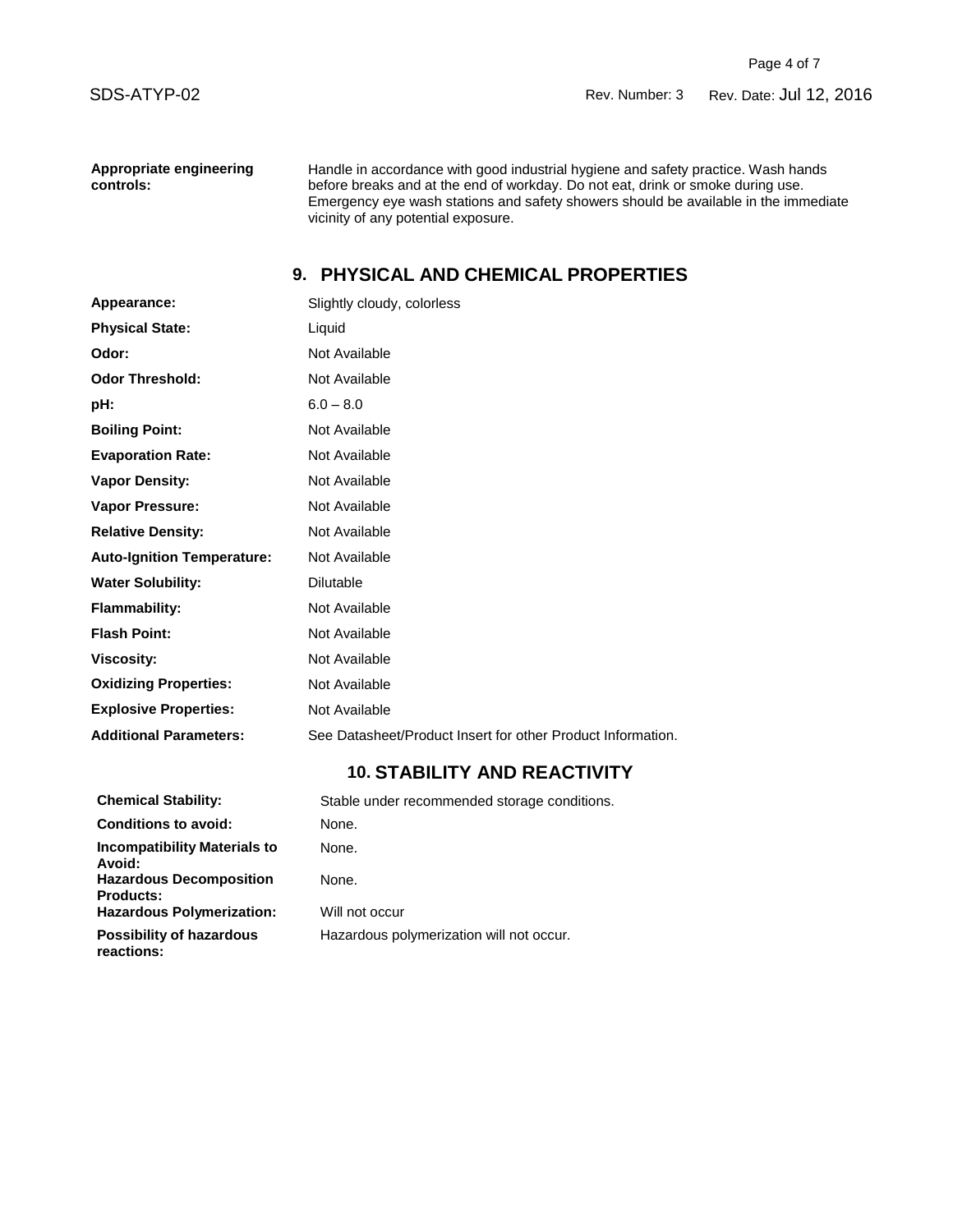## SDS-ATYP-02 Rev. Number: 3 Rev. Date: Jul 12, 2016

## **11. TOXICOLOGY MEASURES**

#### **Acute Toxicity**

#### **The toxicological risks are minor due to the low concentration of hazardous ingredients. The following toxicological information is for the hazardous ingredient in pure form.**

| Gentamicin, sulfate salt (1405-41-0) |                                                            |
|--------------------------------------|------------------------------------------------------------|
| LD50 Oral Rat:                       | >5 g/kg                                                    |
| <b>LD50 Dermal:</b>                  | No Data Available                                          |
| <b>LC50 Inhalation:</b>              | No Data Available                                          |
| <b>Chronic Toxicity</b>              |                                                            |
| Carcinogenicity:                     | There are no known carcinogenic chemicals in this product. |
| Irritation:                          | No Data Available                                          |
| <b>Corrosivity:</b>                  | No Data Available                                          |
| Sensitization:                       | No Data Available                                          |
| <b>Neurological Effects:</b>         | No Data Available                                          |
| <b>Mutagenic Effects:</b>            | No Data Available                                          |
| <b>Reproductive Effects:</b>         | No Data Available                                          |
| <b>Developmental Effects:</b>        | No Data Available                                          |
| <b>Target Organ Effects:</b>         | No Data Available                                          |
| Other adverse effects:               | Not Available                                              |

## **12. ECOLOGICAL MEASURES**

| Ecotoxicity:                               | Not Available |
|--------------------------------------------|---------------|
| Persistence/Degradability:                 | Not Available |
| <b>Mobility in Environmental</b><br>Media: | Not Available |
| Bioaccumulation/<br><b>Accumulation:</b>   | Not Available |

# **13. DISPOSAL MEASURES**

| <b>Waste Disposal Method:</b>  | Decontamination of excess material using a 10% solution of bleach is recommended.<br>Dispose and treat as biohazardous waste. Dispose of waste material in accordance with<br>all local, regional, national, and international regulations. |
|--------------------------------|---------------------------------------------------------------------------------------------------------------------------------------------------------------------------------------------------------------------------------------------|
| <b>Contaminated Packaging:</b> | Dispose and treat as biohazardous waste. Dispose of waste material in accordance with<br>all local, regional, national, and international regulations.                                                                                      |
| <b>US EPA Waste Number:</b>    | Not Available                                                                                                                                                                                                                               |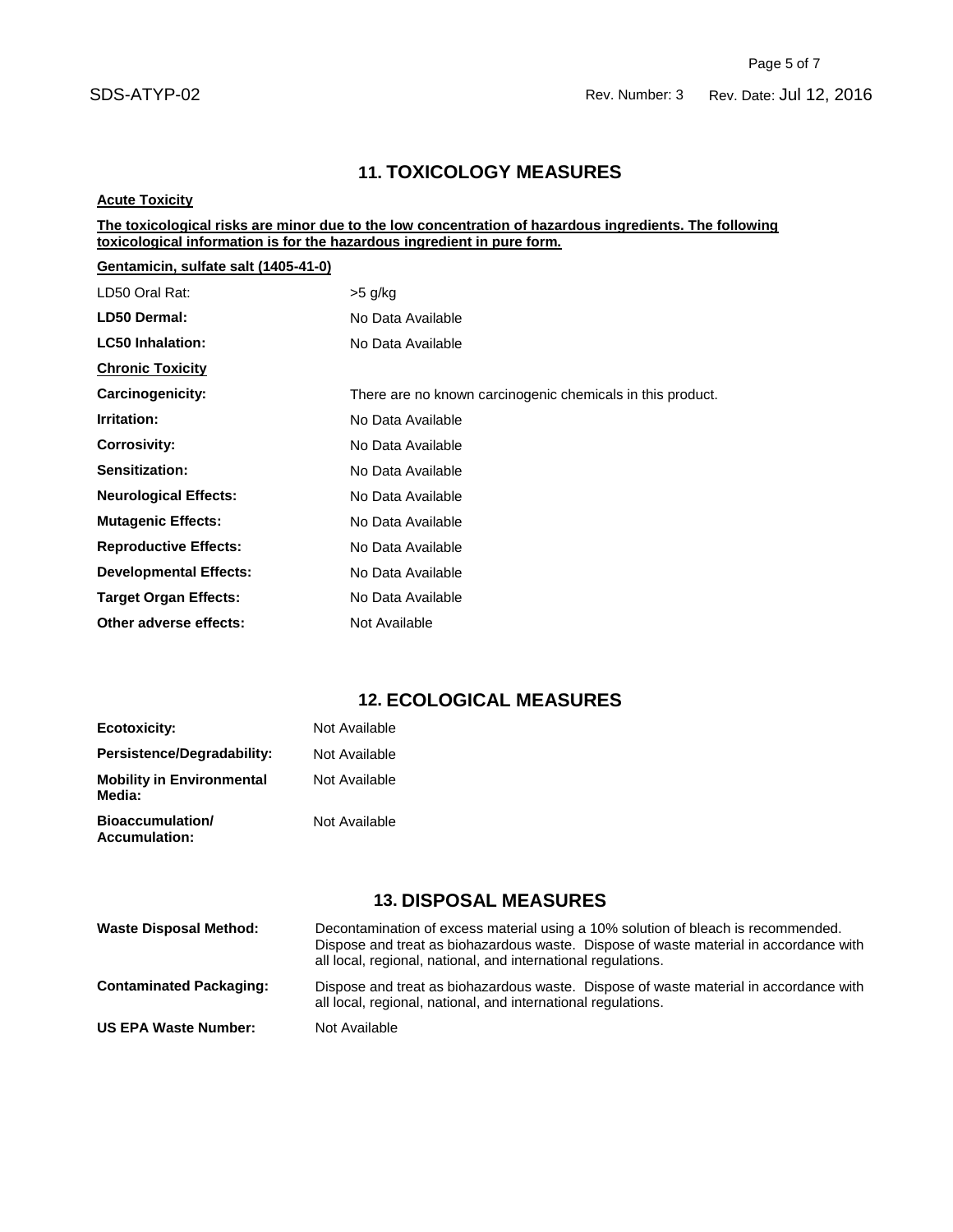# **14. TRANSPORTATION MEASURES**

| DOT:                                           | Proper Shipping Name Infectious Substance, Affecting Humans<br>UN Number: UN2814 |
|------------------------------------------------|----------------------------------------------------------------------------------|
|                                                | Hazard Class/Packing Group: Hazard Class: 6.2 / Packaging Group: N/A             |
|                                                | Labels Required: In accordance with 49 CFR, subchapter 173.196                   |
|                                                | DOT Packaging Requirements: Not Applicable                                       |
|                                                | Exceptions: 49 CFR, subchapter 173.134                                           |
| IATA:                                          | Proper Shipping Name Infectious Substance, Affecting Humans                      |
|                                                | UN Number UN2814                                                                 |
|                                                | Hazard Class/Packing Group: Hazard Class: 6.2 / Packaging Group: N/A             |
|                                                | Labels Required: In accordance with section 7 IATA Dangerous Goods Regulations   |
|                                                | IATA Packaging Reguirements: In accordance with Packing Instructions 620, IATA   |
|                                                | Dangerous Good Regulations                                                       |
| ADR (road)/ RID (rail):                        | Not Available                                                                    |
| IMDG (sea):                                    | Not dangerous goods                                                              |
| <b>General Transport</b><br><b>Regulations</b> | Not Available                                                                    |

# **15. REGULATORY MEASURES\**

#### **This product is a mixture that may contain one or more hazardous chemicals. The hazardous ingredients listed are only those as required by 29 CFR 1910.1200 (OSHA HCS).**

### **SARA 313**

Section 313 of Title III of the Superfund Amendments and Reauthorization Act of 1986 (SARA). This product contains no chemical or chemicals which are subject to the reporting requirements of the Act and Title 40n of the Code of Federal Regulations, Part 372.

#### **Clean Air Act, Section 112 Hazardous Air Pollutants (HAPs) (See 40 CFR 61)**

This product contains no chemicals which are subject to the reporting requirements of the Clean Air Act.

#### **State Regulations**

**California Proposition 65:** This product contains the following Proposition 65 chemicals Not Listed **State Right to Know Act Chemical Name** Not Applicable **Massachusetts:** Not Applicable **New Jersey:** Not Applicable Pennsylvania: Not Applicable **New York:** Not Applicable Rhode Island: Not Applicable